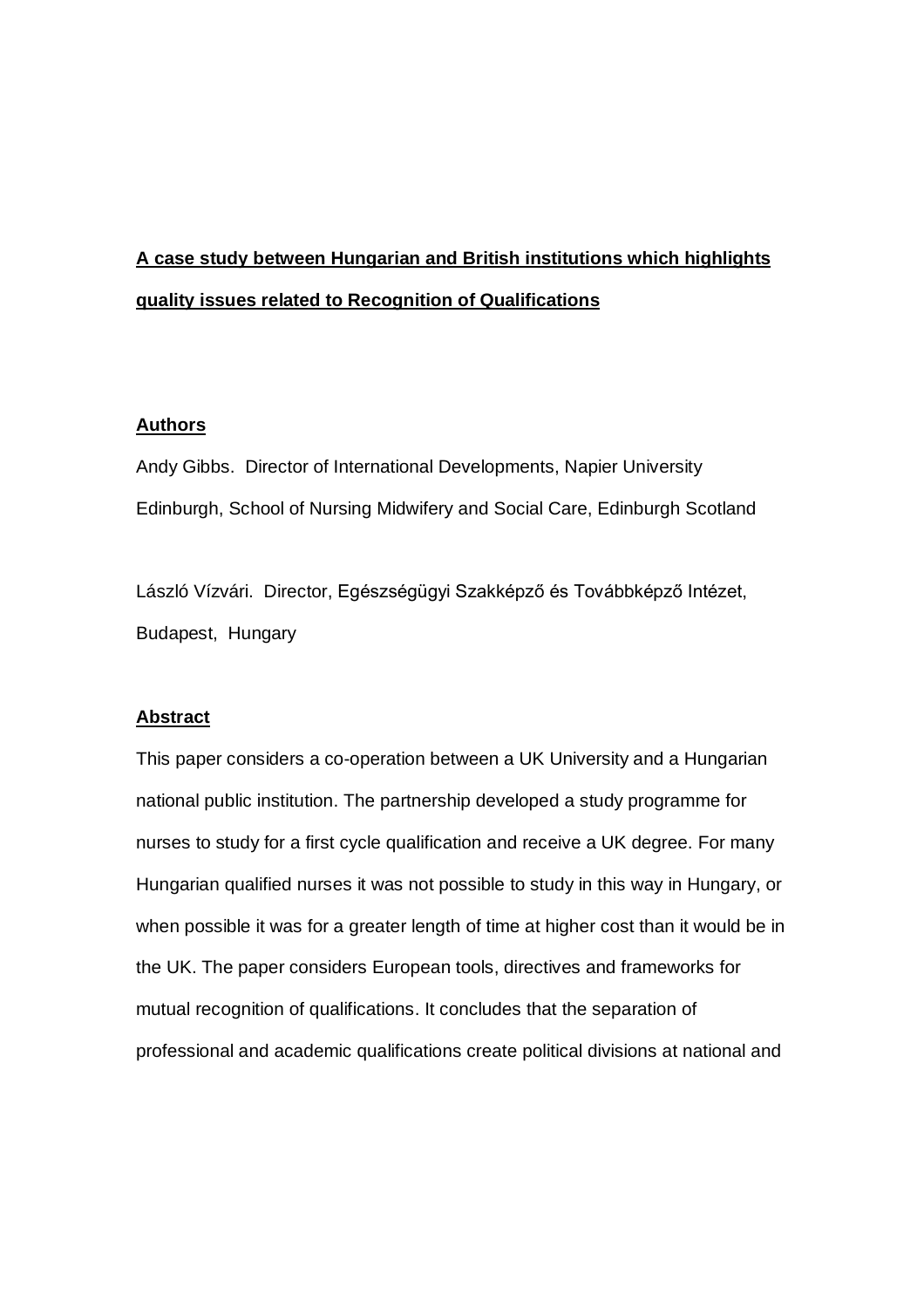EU level which undermine attempts to drive up quality in Higher Education and have other adverse effects on students and other EU citizens.

#### **Introduction**

This paper is a case study which addresses the conference objective "To analyse whether these new forms of accountability have the desired impact on quality levels and to examine their unintended consequences" It presents the concept of recognition of qualifications; shares good practice in this area, highlights some areas for concern and seeks feedback and discussion. The format will be a twenty minute presentation followed by discussion and questions.

This paper arises from discussions which took place whilst creating a collaborative partnership between Napier University Edinburgh and the Institute of Basic and Continuing Education for Health Care Workers, Budapest Hungary. One aim of the partnership was to create an effective and efficient means of providing continuing professional development for Hungarian nurses which attracted academic credit for both their prior and continuing education. Whilst this is possible for nurses in Scotland, an overview of the development of national systems of nurse education in Hungary highlighted some of the barriers to achieving the aim within the Hungarian context.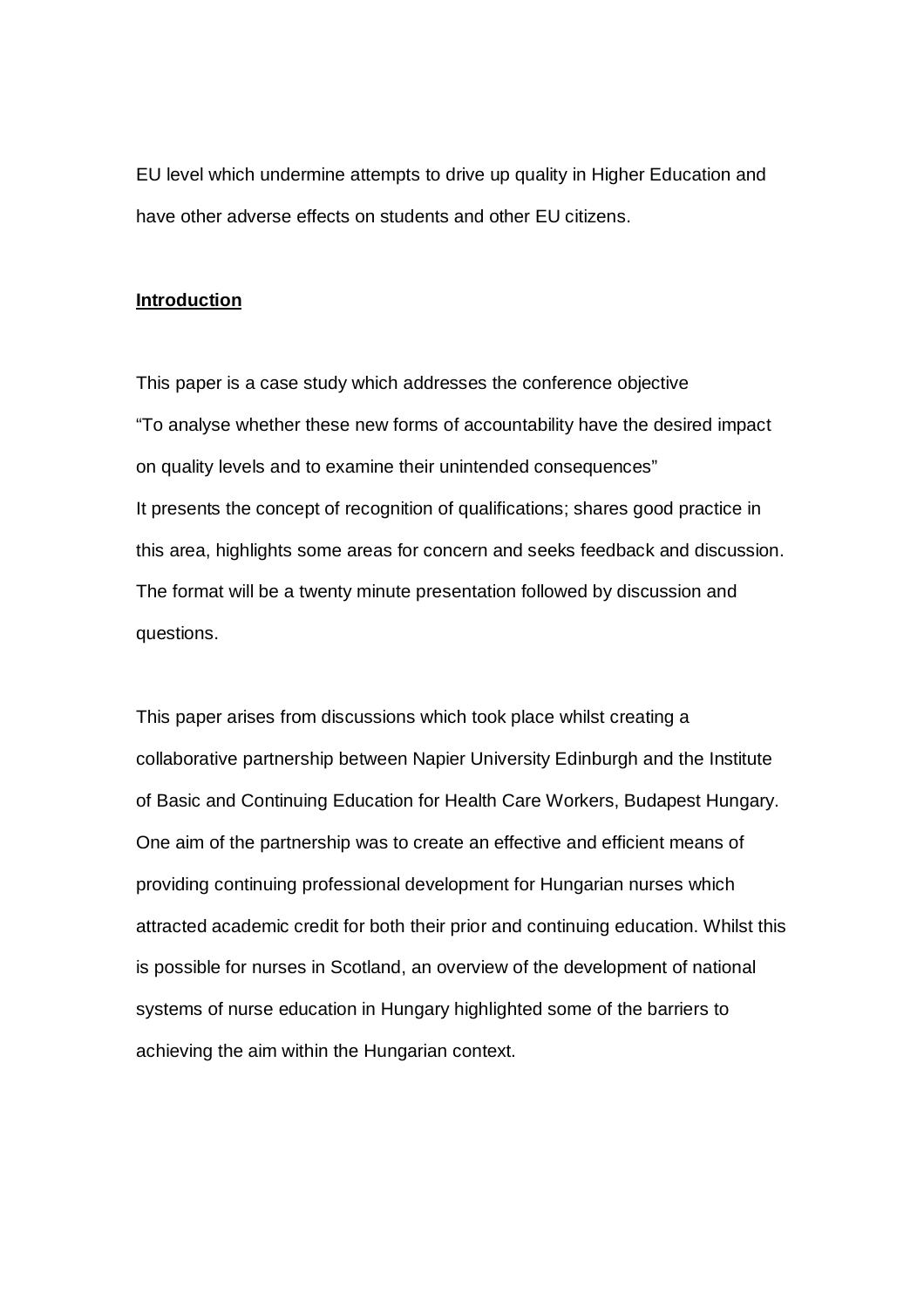#### **The quality assurance approach and/or strategy of the institution**

Napier University Edinburgh has a range of internal and external quality processes. Externally it works with the QAA (Quality Assurance Agency) with an Enhancement led institutional review, a code of practice, a number of external reference points. Scotland has a National Qualifications Framework called SCQF (Scottish Credit and Qualifications Framework) and has lit all of the green lights on the Bologna Scorecard.

The Institute for Basic and Continuing Education of Health Workers, Budapest (In Hungarian - Egészségügyi Szakképző és Továbbképző Intézet, hence refered to as ETI in this paper) is an agency of the Health Ministry responsible for a full range of educational activity related to the education of health care workers including registration, examinations and design and delivery of Continuing Professional Development Programmes. ETI has developed its own internal quality processes, has obtained ISO 9001:2000 Quality Certificate and wishes to use quality assurance system as a tool for improvement. (ETI, 2008)

# **Legal/national/cultural context and/or constraints**

Hungary's higher education is being fundamentally transformed for the second time after the regime change in 1989-90 (Alesi, Rosznyai and Szanto, 2007). The most sweeping change was the introduction of the two cycle programme structure focusing on competences, rather than national qualifications for each study programme, this has led to a growth in nursing degrees.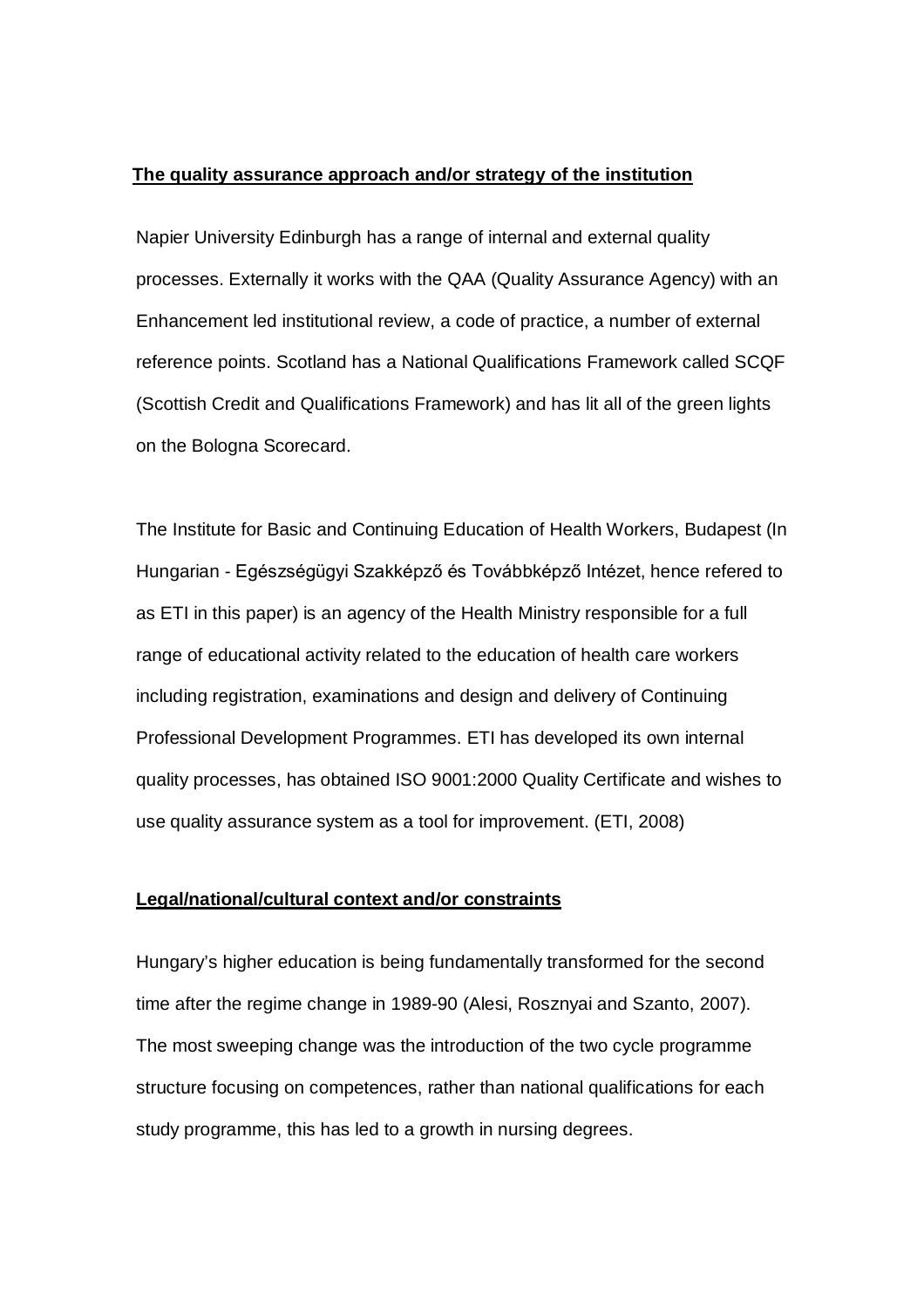There is now a dual system in operation whereby nurses may study for registration and achieve an academic award of either a diploma or a degree. Typically degree studies are within a university and attract academic credit, whilst diploma studies are in vocational secondary schools or equivalent and do not attract any academic credit or award. In employment there are nurses educated in three different ways: secondary school post 1993 (Hok, 1994), a three year diploma in a vocational school (Brykczynska, 1995) or with a degree obtained in a university (Rozsos, 2003). This creates difficulties in creating a meaningful life long learning structure (Olah, 2006).

This compartmentalisation of qualifications is reflected within the Hungarian system. The Department of Health Policy, situated in the Ministry of Health, is the government authority in charge of nursing education, whilst the Ministry of Education is responsible for education within Higher Education. This duopoly creates barriers to the creation of a coherent post registration lifelong learning framework for nurses and difficulties in developing a strategic approach to improving quality within the healthcare system and the education of health care workers.

### **Stating the specific case and core issues**

The experience of Scottish nursing students initially educated to sub degree level was compared to those in Hungary. Both groups study for 4600 hours in specific topics and clinical practice. Both will become registered nurses. Differences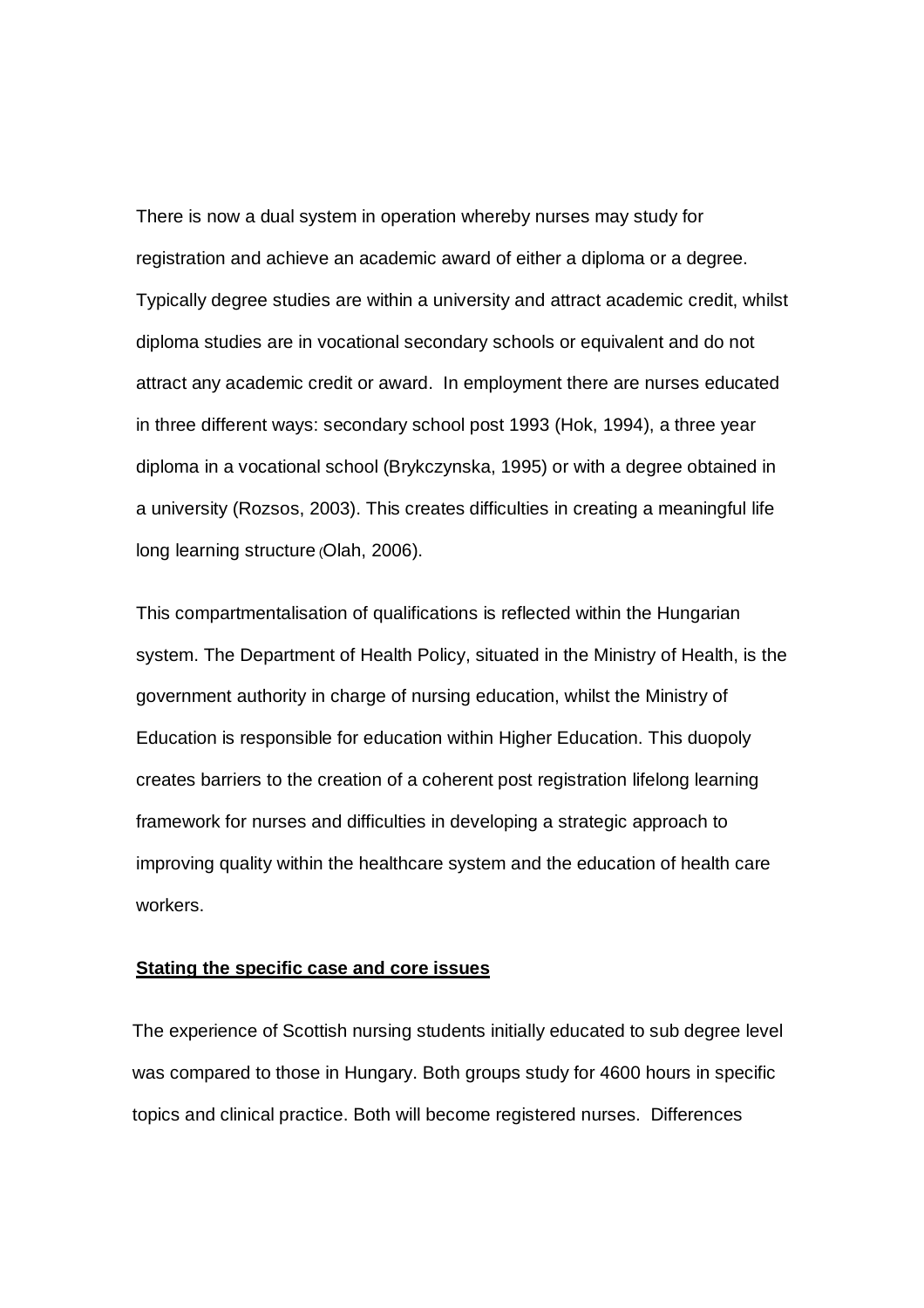occur following completion of sub degree level initial studies. The academic credit system has only been introduced in colleges and universities in Hungary, and not in vocational education, where 90% of practicing nurses have achieved their RN qualification (ETI, 2006). There is no articulation between the two systems. Consequently a nurse who achieves registration via a vocational pathway may never be eligible to enter university studies. The vocational RN qualification does not attract academic credit and is therefore insufficient to enter the Hungarian HE system. RN's who either already have the necessary secondary school qualifications, or who have undertaken further academic study since leaving school are eligible to enter Hungarian HE and undertake nursing degree studies. However, there is no recognition of prior study therefore RNs must study for four years full time, often replicating learning from the vocational programme

In effect it was quicker, more economical and less effort for a Hungarian Registered Nurse to study for a first cycle award in the UK than in Hungary. Not only is this unequal within a common European system, it also represents much additional time, effort and money from individual students. There are also costs involved for the national education and health systems both in the delivery of educational programmes and the absence from the health care system of a registered nurse who wishes to increase their qualification to first cycle level. It may be concluded that both at individual and organisational levels the relative costs of enhancing the workforce skill level in Hungary are greater than those in Scotland.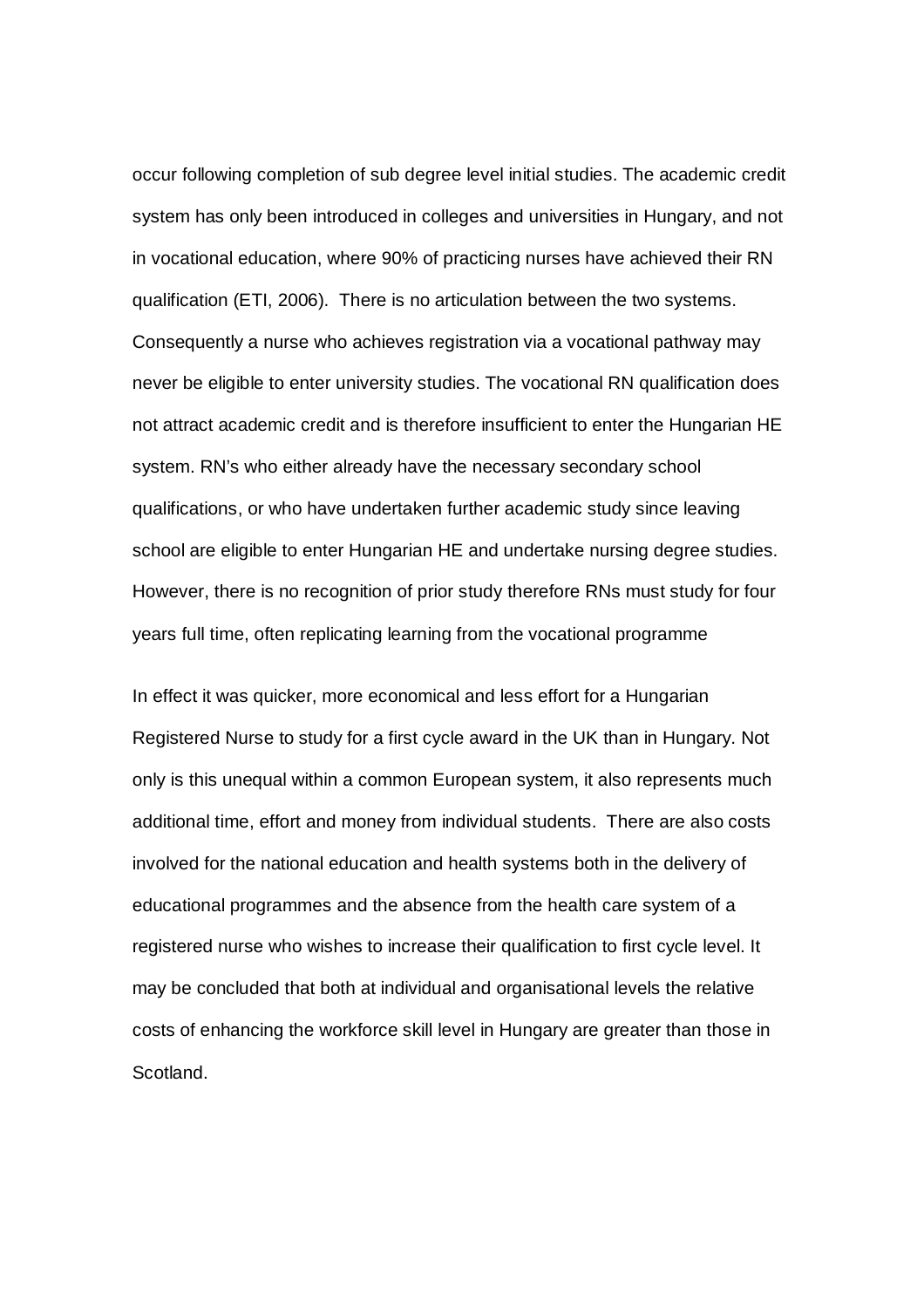# **European Policies, Tools, Frameworks, Directives, Guidelines and the Recognition of Qualifications**

Within the European Union the recognition of qualifications falls within the competence of each country. In most cases, this means that higher education institutions are responsible for the recognition of qualifications for the purpose of further study whereas professional bodies or employers are responsible for recognition for the purposes of the labour market. As Rauhvargers (2004) points out is that recognition of qualifications is divided into two types; academic and professional.

Three key drivers have arisen at European level focussing on the process of recognition of qualifications;

- a) Sectoral Directives
- b) Bologna Process tools
- c) European Qualifications Framework

As will be shown, these key drivers are neither complementary nor compatible.

# **The purpose of the EU**

The main purpose of the EU is the free movement of people, goods and services Consequently freedom of movement for professions such as nursing and midwifery must also be associated with the ability to register and practice in other EU member states. However, host members will wish to ensure that the level of education and practice of migrants at least reaches their standard. For nursing, Sectoral Directives attempt to achieve this balance and these are the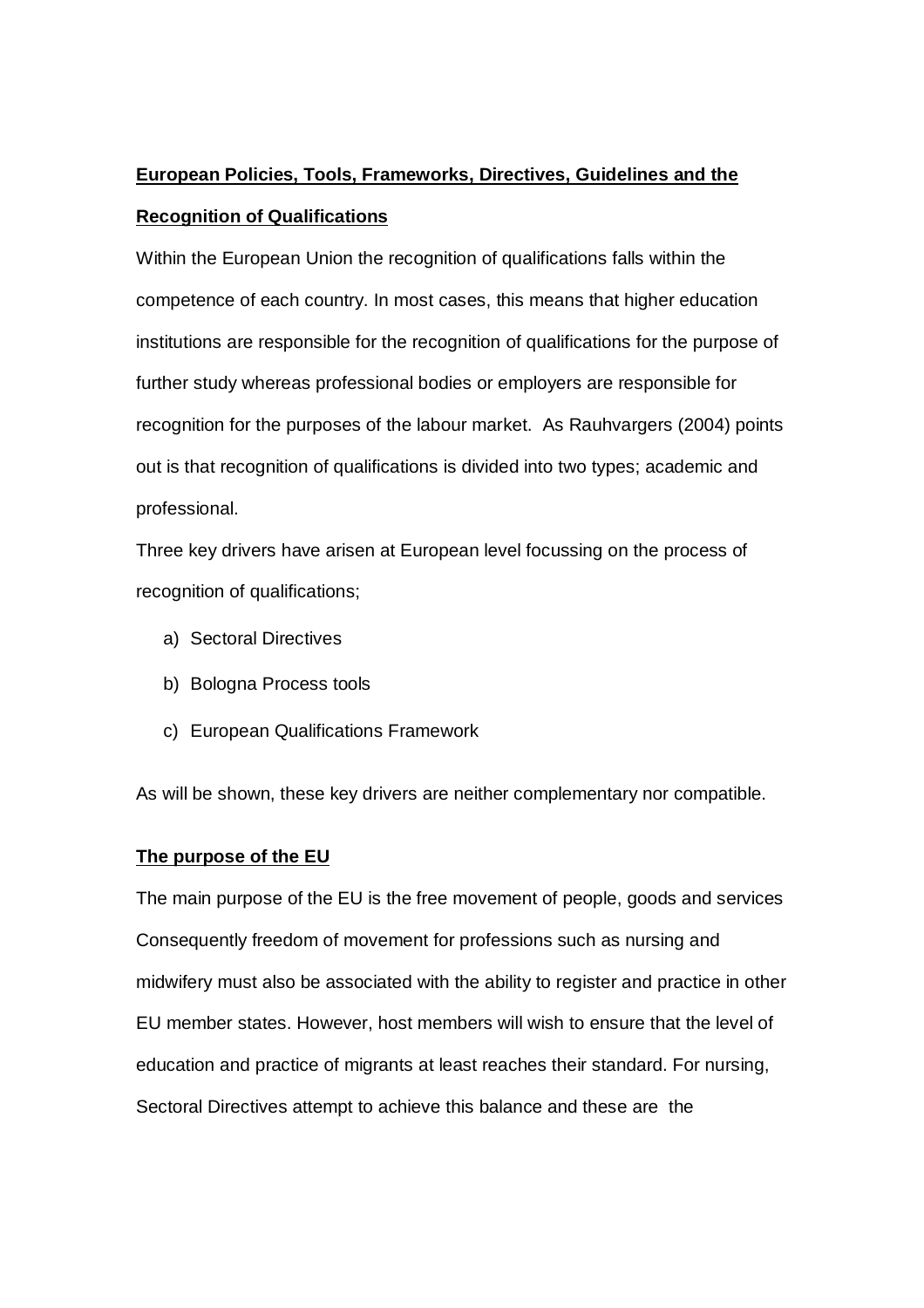responsibility not of educationalists nor the DG Education and Culture, but of DG Markt. That this is the case is demonstrated by reviewing the relationship between EQF and the Sectoral directives established in November 2007.

#### **Relationship between the Sectoral Directives and the EQF**

It may be reasonable to anticipate that the recognition of qualifications amongst the European Union members would be moving from 27 disparate systems, to a single more coherent and transparent system.

In October 2007 two EU actions, both concerned with EU wide recognition of qualifications and both impacting on nursing and nursing education, were announced or enacted. Firstly, The European Parliament voted to adopt the recommendation on the establishment of the European Qualifications Framework for lifelong learning (EQF). This framework is intended to link countries' qualifications systems, acting as a translation device to make it easier for employers and individuals to compare qualifications and enable individual citizens to move to another country to work or study. Two days earlier Directive 2005/36/EC of the European Parliament and of the Council (2005) was transposed into national legislation. The Directive has been reformulated to strengthen the free-movement opportunities for nurses to provide automatic recognition of training qualifications. These two European actions are neither compatible nor complementary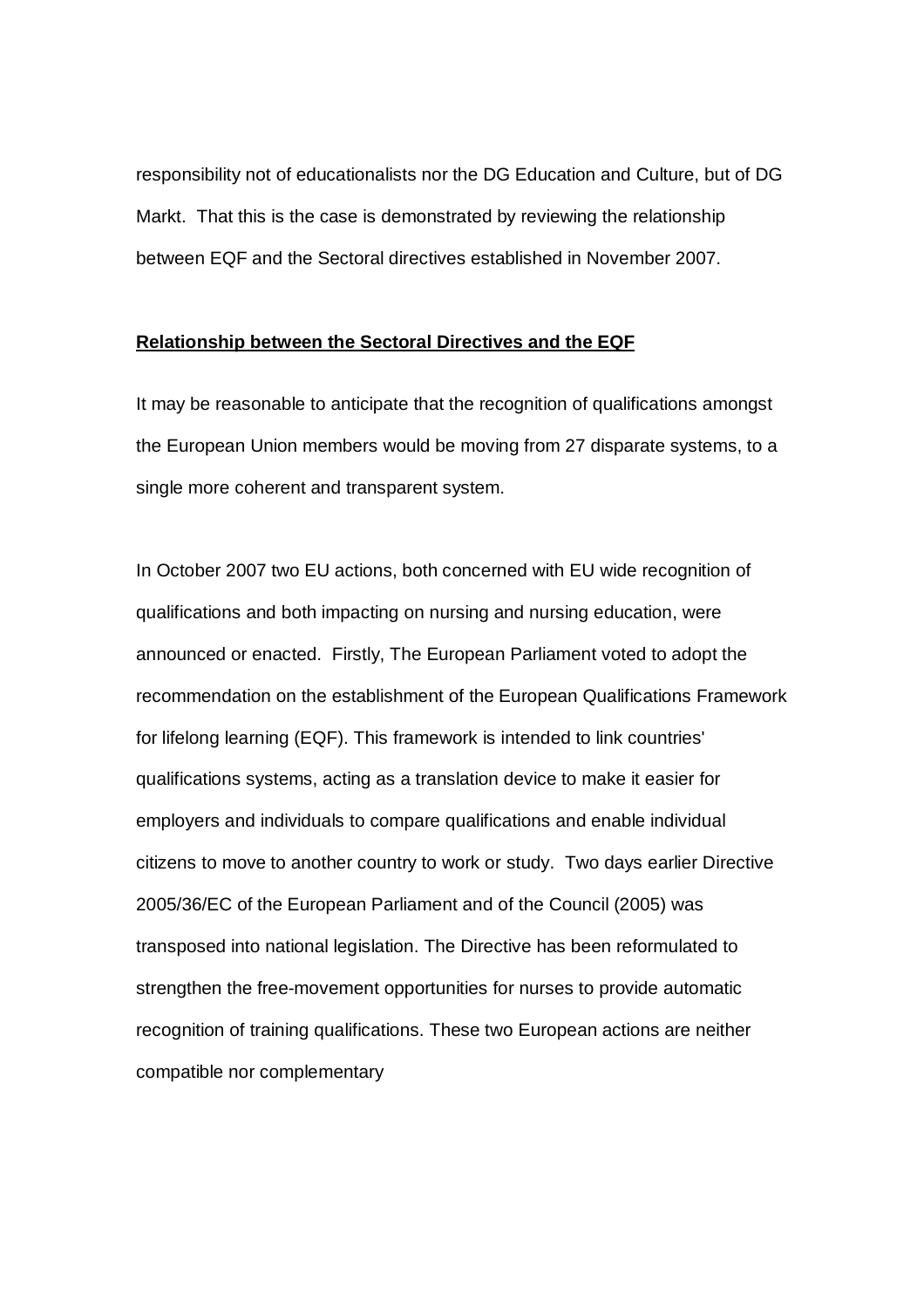The EQF has two stated aims, the first of which "to promote citizens mobility" coincides with the aim of the Sectoral Directives "to facilitate the free movement of labour". Under EU law all member states must comply with Directives and directives cover a number of activities. The Sectoral Directive was adopted by the European Commission in June 2005. Member states have two years from the date that the EU adopts the directive to transpose it into their own laws and practices. A Directive is enforceable by law whereas a recommendation is voluntary. Interestingly this period between adoption and transposition coincides almost exactly with the period of consultation, revision and adoption of the EQF as a recommendation by the EU.

The press release related to the launch of the EQF referred to the Sectoral **Directives** 

" But the Directive does not cover the skills and knowledge people learn from the moment they start school; nor does it cover many of the non-professional qualifications which people earn at work, in leisure activities or at educational institutions after they leave school. So it is difficult for individuals, employers and others in one country to know how such qualifications equate to qualifications earned in other countries. This can impede the free movement of people within the EU to the detriment of individuals and the economy."

DG Markt issued a clarification explaining that although it is stated that the EQF "applies to all types of qualifications. This recommendation does not apply to situations covered by directive 2005/36/EC"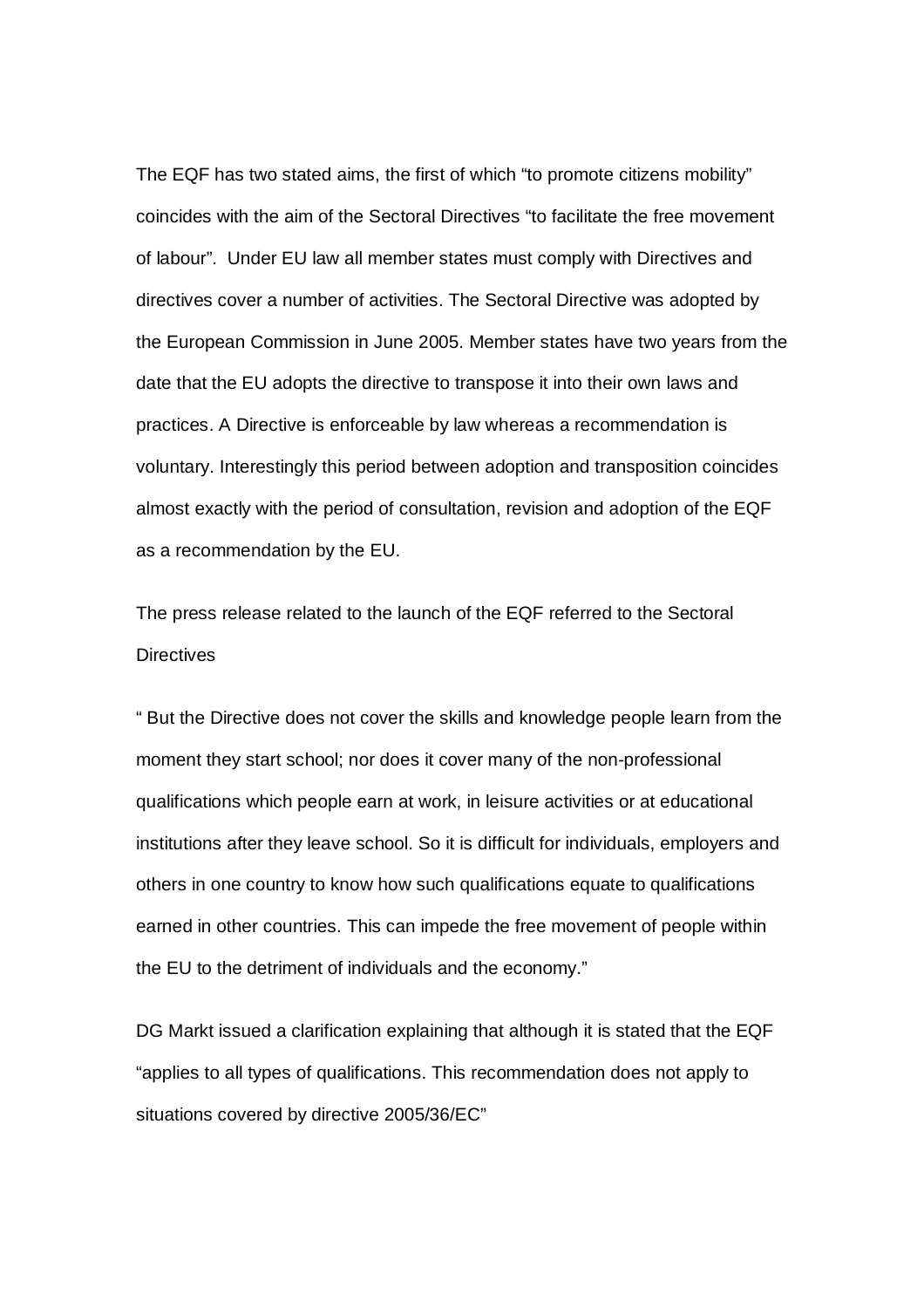#### (http://ec.europa.eu/internal\_market/qualifications/docs/eqf\_en.pdf)

The European Network of Education Councils, whose members advise the Government of their countries on education matters quickly issued a clarification;

"In terms of rights of access to the labour market, the directive on the recognition of professional qualifications is decisive. Building coherence between the EQF and the directive is an important work for the years to come"

An EQF would be developed and implemented on a voluntary basis, not entailing any legal obligations. It is envisaged as a meta-framework increasing transparency and supporting mutual trust. It would thereby enable qualifications frameworks and systems at national and sectoral level to be related to each other – thus facilitating the transfer and recognition of the qualifications of individual citizens. However, the Directive on professional qualifications adopted on 6 June 2005 is the legal instrument at EU level that is binding on Member States whenever it comes to the recognition of professional qualifications in the field of regulated professions."

Thus Sectoral Directives asserted their supremacy over EQF and the Bologna Process

## **Barriers and problems encountered when implementing new practice**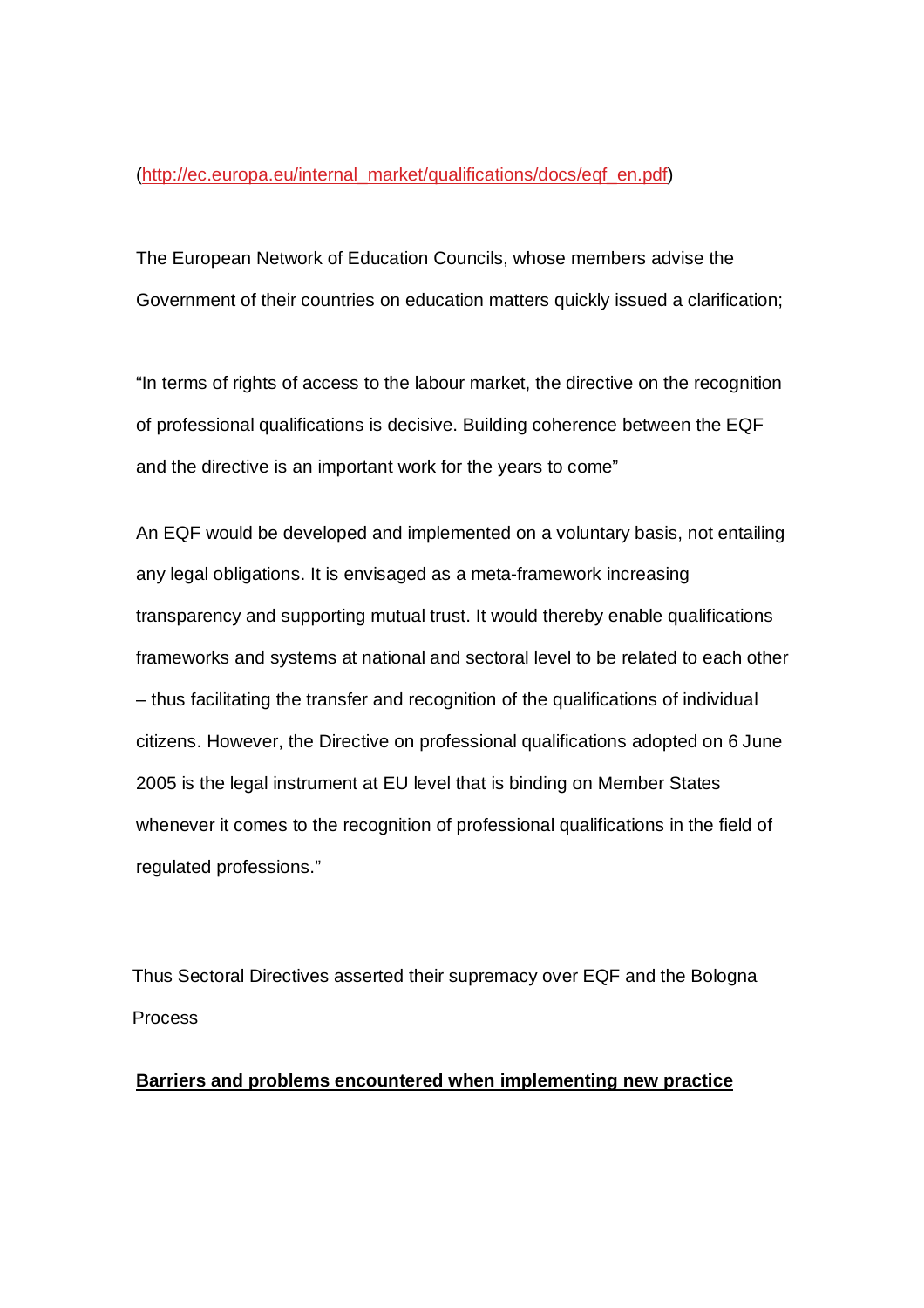This relationship between EQF, Bologna Process and Sectoral Directives led to six key barriers in developing co-operative practice. These are;

a) Economic needs take priority over Education and Health

b) Undermining National Health Priorities

c) Too many rules/frameworks

d) Recognition of prior learning

e) Hours vs. ECTS

f) The continuance of disadvantage

## **a) Economic needs take priority over Education and Health**

The Directive makes no reference to competences or learning outcomes; for the most part, it itemises required areas of knowledge, with occasional references to practical and/or clinical skills. Yet many Europe wide educational initiatives such as the Bologna Process, the European Standards and Guidelines and the European Qualifications Framework, all set high priority on student-centered learning, to which competences and learning outcomes are key. Clearly therefore the concern of the Directive is not patient safety or the quality of care but reflects the overriding concern of the EU as an economic community rather than a framework for social welfare (Keighley 2006).

# **b) Undermining National Health Priorities**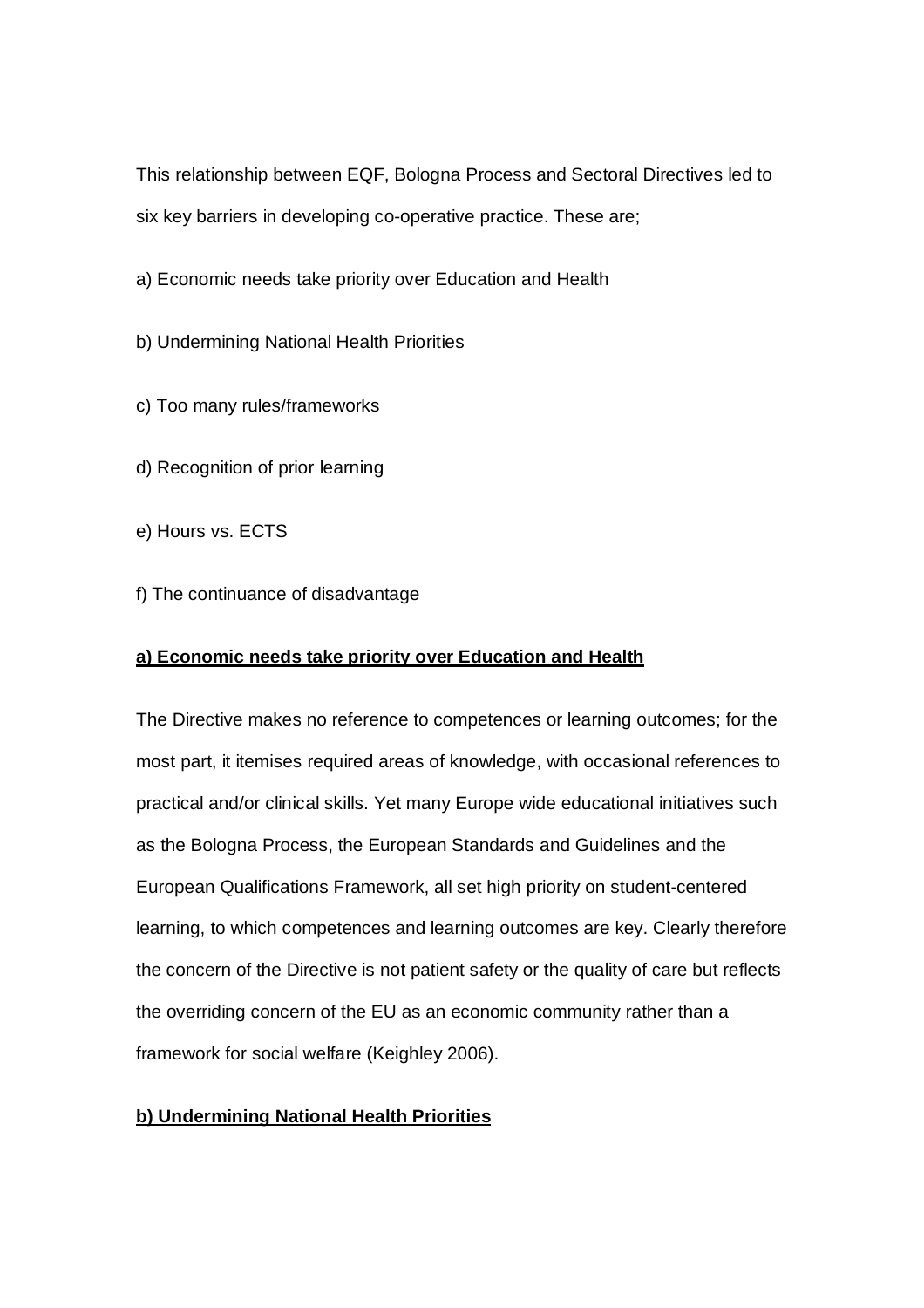Many nations use the funding of pre registration nurse education to address health priorities and concerns. At last years forum Thomson (2008) gave a paper on Introduction of a UK wide, risk-based quality assurance framework for professional education. The directives mean that it's possible for nurses from other EU countries to register and practice without ever being subject to whatever instruments UK institutions have introduced to address the risk based quality assurance. The lack of common quality assurance procedures in this sector undermines national health priorities of member states and transparency in the EHEA.

### **c) Too many rules/frameworks**

EUA (2007) claim that the aim of creating transparency and recognition is endangered by separate initiatives that only a limited number of specialists may understand. It seems to be the case that professional and academic processes are rolled into one hybrid. The consequences of this have severe impact as illustrated in the later section "lessons learned"

## **d) Recognition of prior learning**

Sectoral Directives measure student workload and effort on hours, which conflicts with the request by Ministers responsible for Higher Education (2003) that ECTS be applied consistently as it develops within the emerging European Higher Education Area. These two systems (hours and ECTS) are incompatible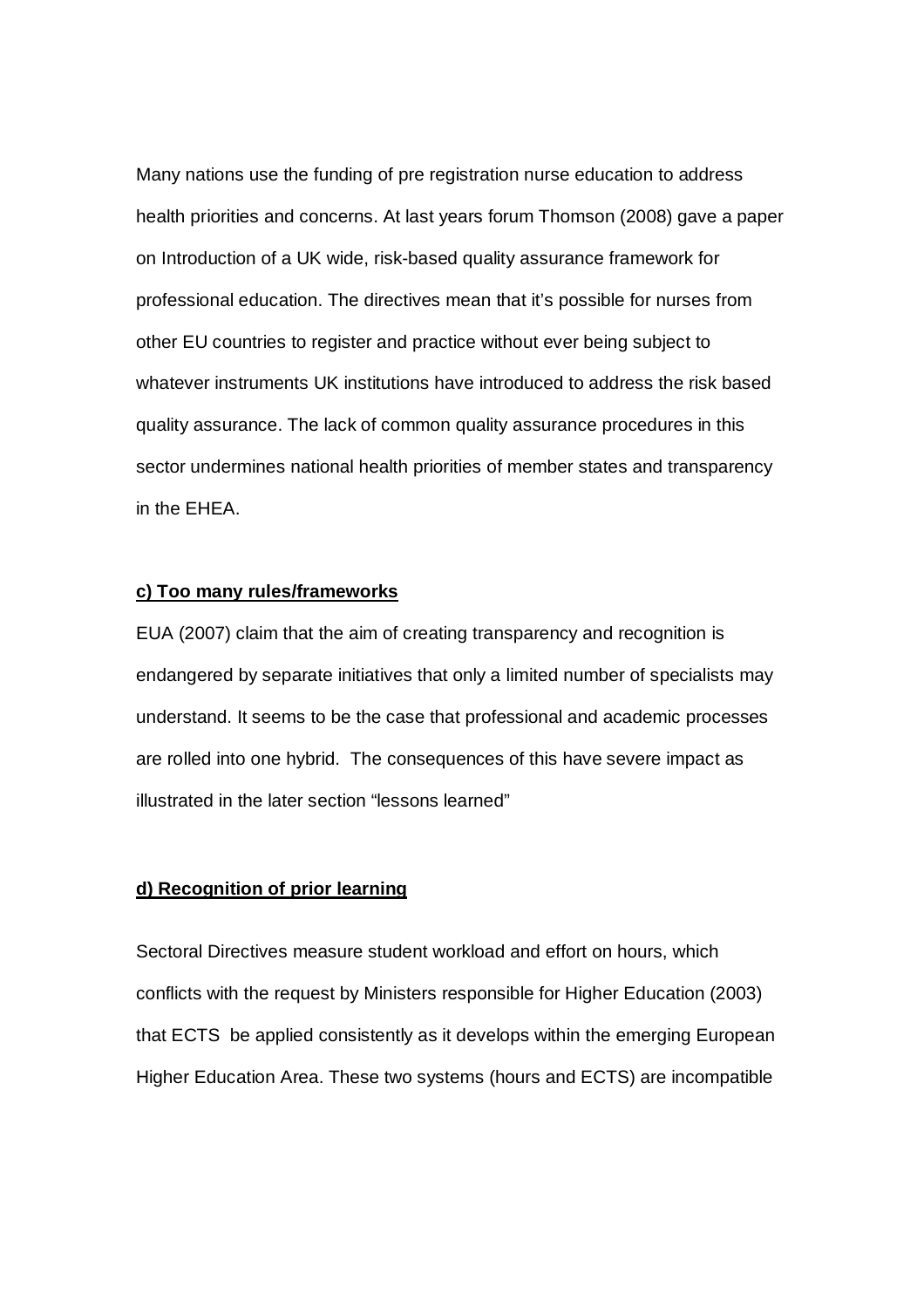within university systems, in practice nursing students study for more hours over a longer period of time, for a lower qualification than other university students.

## **f) The continuance of disadvantage**

Floud (2006) claims that higher education benefits women, however in nursing migration is seen to perpetuate disadvantage.

#### **Policies and tools applied to overcome them**

The Scottish Credit and Accumulation Framework is a tool which identifies levels of award, their credit value and the types of behaviour and academic ability associated with each award. The relevance of this is that the framework can act as a translation tool, either by mapping non credit bearing programmes at the appropriate level, or by mapping programmes from different national systems. Once this is done it is possible to identify the differences between a students existing and desired qualifications. The types and duration of learning experiences to bridge between existing and desired qualifications may then be identified.

The Hungarian Nursing Curriculum will be rated on the Scottish Credit and accumulation framework and allocated academic credit. The ECTS difference between the Hungarian Nursing Curriculum and Bachelors level will be identified. Relevant modules, which meet academic criteria and also address the skills that the Hungarian health care system wishes to enhance, will be offered to nurses in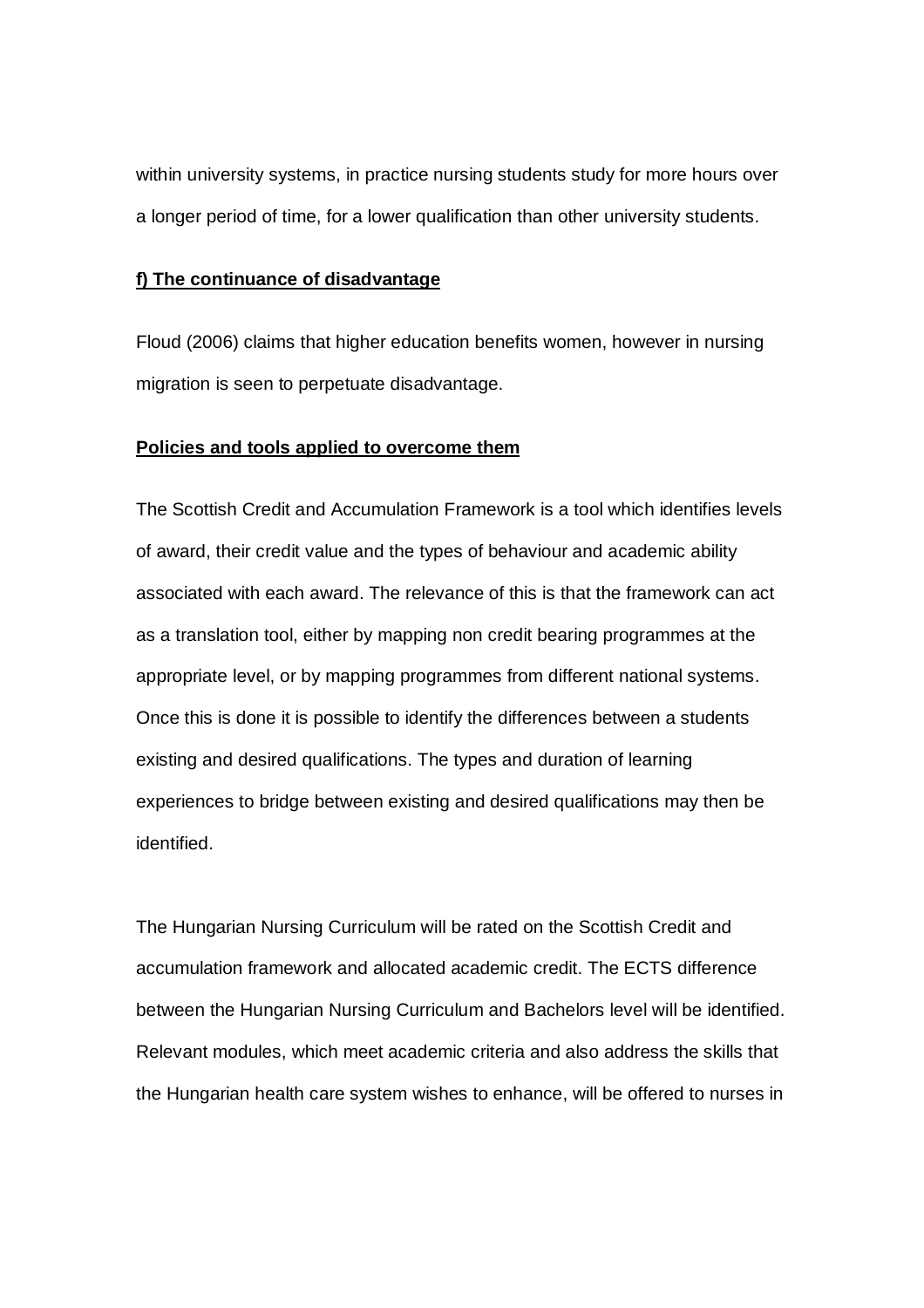Hungary. On completion of the required number of modules, students will be awarded a Bachelors degree by Napier University.

For example it may be anticipated that Hungarian studies will attract at least 150 ECTS. To achieve a Bachelors degree 180 credits are required. The student therefore has to achieve a further 30 ECTS, which currently represents 3 modules at Napier University. These modules would be offered by Napier University, and according to academic regulations, must be in English.

### **Successes achieved/status to date**

The co-operation has led to a successful bilateral agreement which delivers a "top up" to first level programme which is cheaper and quicker for students, however they must study in English rather than their native language. The external input builds capacity in the Hungarian system, meets Hungarian Health priorities and the needs of employers.

## **Lessons learned (what would you do differently in retrospect)**

Nursing is both a regulated profession and academic discipline and consequently falls within the governance of two agencies at national level, health and education. This is amplified at European level where the situation is replicated between agencies focused on either labour (DG Markt) or education (DG Education and Culture). Effectively, professional and academic bodies operating at European level are confronted by a complex qualifications landscape, in which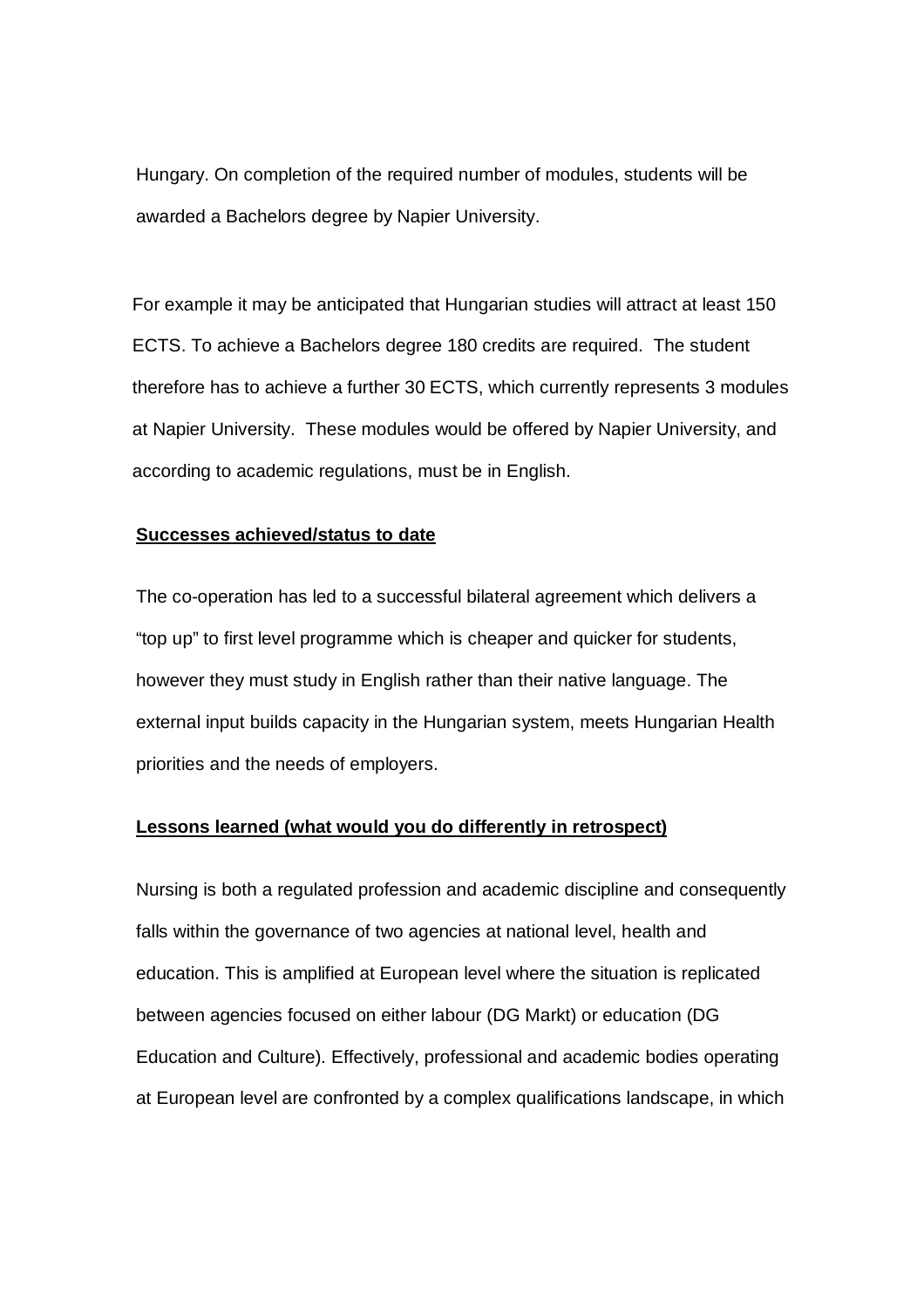there are as many different legal perspectives as there are countries and sectoral professions (Davies, 2006). There is a clear need for national bodies concerned with health and education to come to a common understanding and interpretation of the relationship of the sectoral directives and the Bologna Process.

## **Key issues still to be mastered**

**Does this account raise questions about the position of education in EU policy?**

**Is it "healthy competition" for students to be able to study more easily for a first level award in a country other than their own?**

**What are the ongoing resource (human and financial) and quality implications for the Hungarian HE sector?**

This co-operation took place between UK and Hungary and highlighted confusion about EU requirements. The situation is replicated elsewhere. Here are some quotes from the Czech Republic

"*According to new European regulations, nurses in the Czech Republic need to study for another three years at the university after finishing the secondary health school, which was sufficient for their job until 2004……..this regulation led to an immense shortage of nurses in the past three years"* Head of the Employee Department at Teaching Hospital Bulovka, Prague (Czech Business Weekly 3/3/08)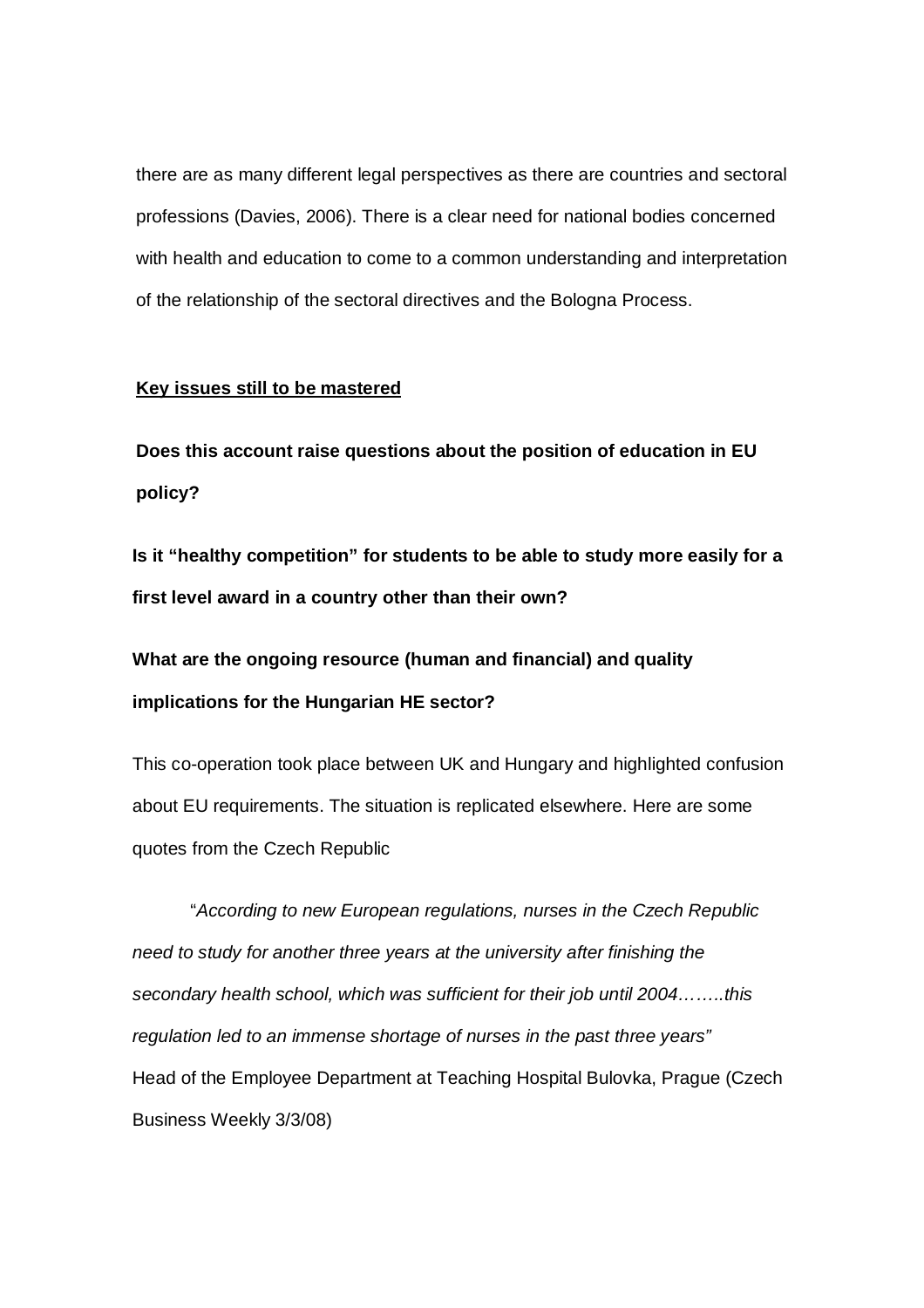*"Czech hospitals may start hiring nurses from Vietnam to make up for a drastic shortage of Czech nurses. The staffing crisis is made worse by an EU requirement that unsupervised nurses have a university degree" (Prague Post 11/8/08)*

**Is there any incentive for universities to dispel a public perception that the EU demands more and longer HE education?**

*The nurses from the universities have no practical experience; they don't even know how to give an injection. And even though they do the same job as nurses from the secondary schools, they want to be paid like graduates,"*

**If employers see no benefit from their employees having a university education, are they resigned to the fact that they have no choice as it is an EU requirement regardless of quality?**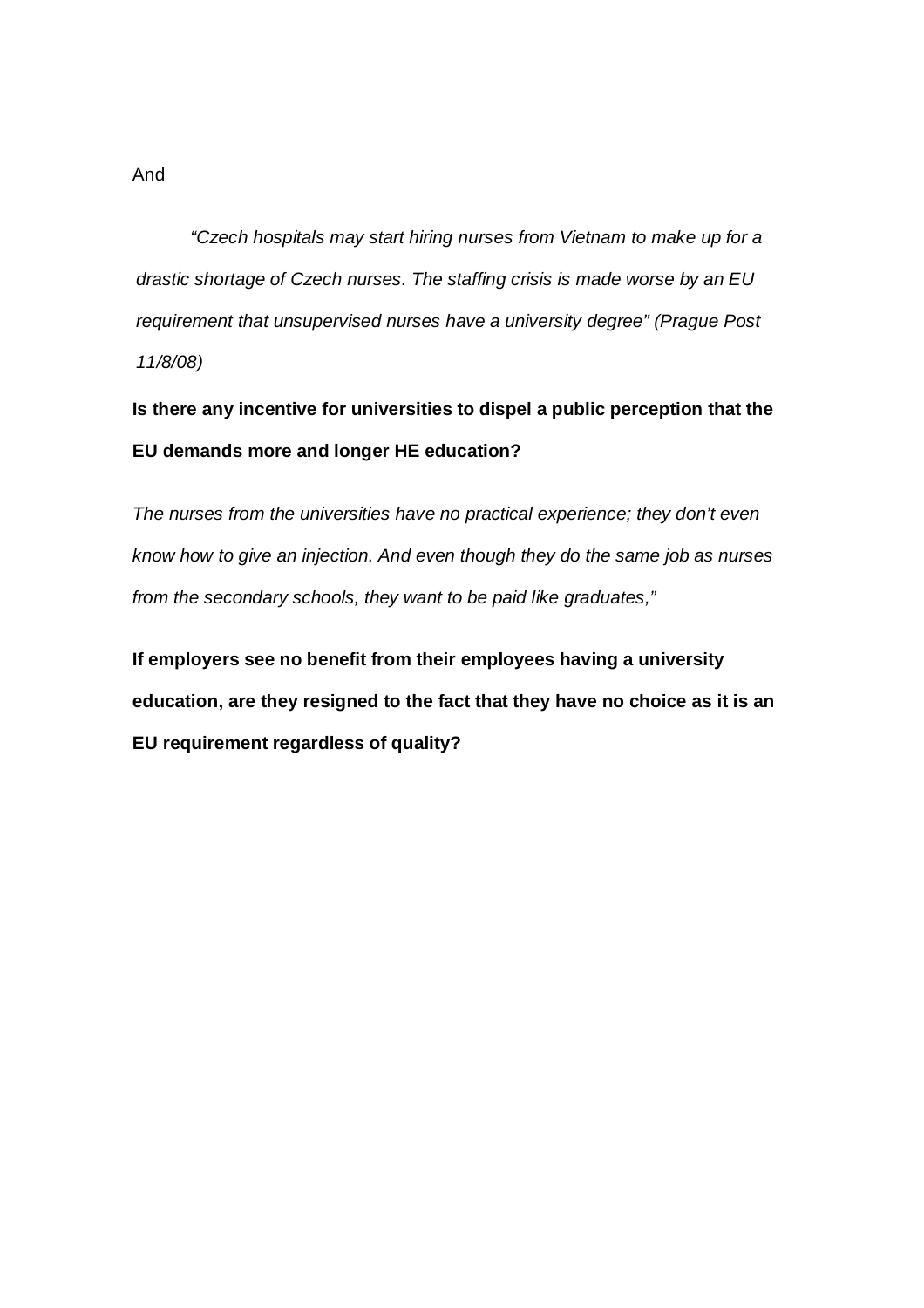# **References**

Alesi B, Rosznyai C, Szanto T (2007) The Implementation of Bachelor and Master Programmes in Hungary *European Journal of Education* **42** (3), 395–409.

Brykczynska, G. 1995) *Nursing in Central Europe.* Published by Ms. Brykczynska and funded by the Florence Nightingale Foundation, London.

Davies (2006) The Bologna Process and the Recognition of Qualifications in Fromment, E (ed) (2006) *Making Bologna Work –The EUA Bologna Handbook* RAABe Brussels

Deane C (2005) Transparency of Qualifications: are we there yet? *European Journal of Education* **40** (3), 279–293. doi:10.1111/j.1465-3435.2005.00226.x

Directive 77/453/EEC, 1977 Directive 77/453/EEC, 1977. European Commission

ETI (2006) Institute for the Basic and Continuing Healthcare Education http://www.eti.hu/cgi-bin/WebObjects/etisite.woa/wa/oldal?kategoria=73

EUA. (2006) Response to consultation on EQF http://www.eua.be/index.php

Europa (2007) ECTS – The European Credit Transfer and Accumulation System http://ec.europa.eu./education/programmes/socrates/ects/index \_en.html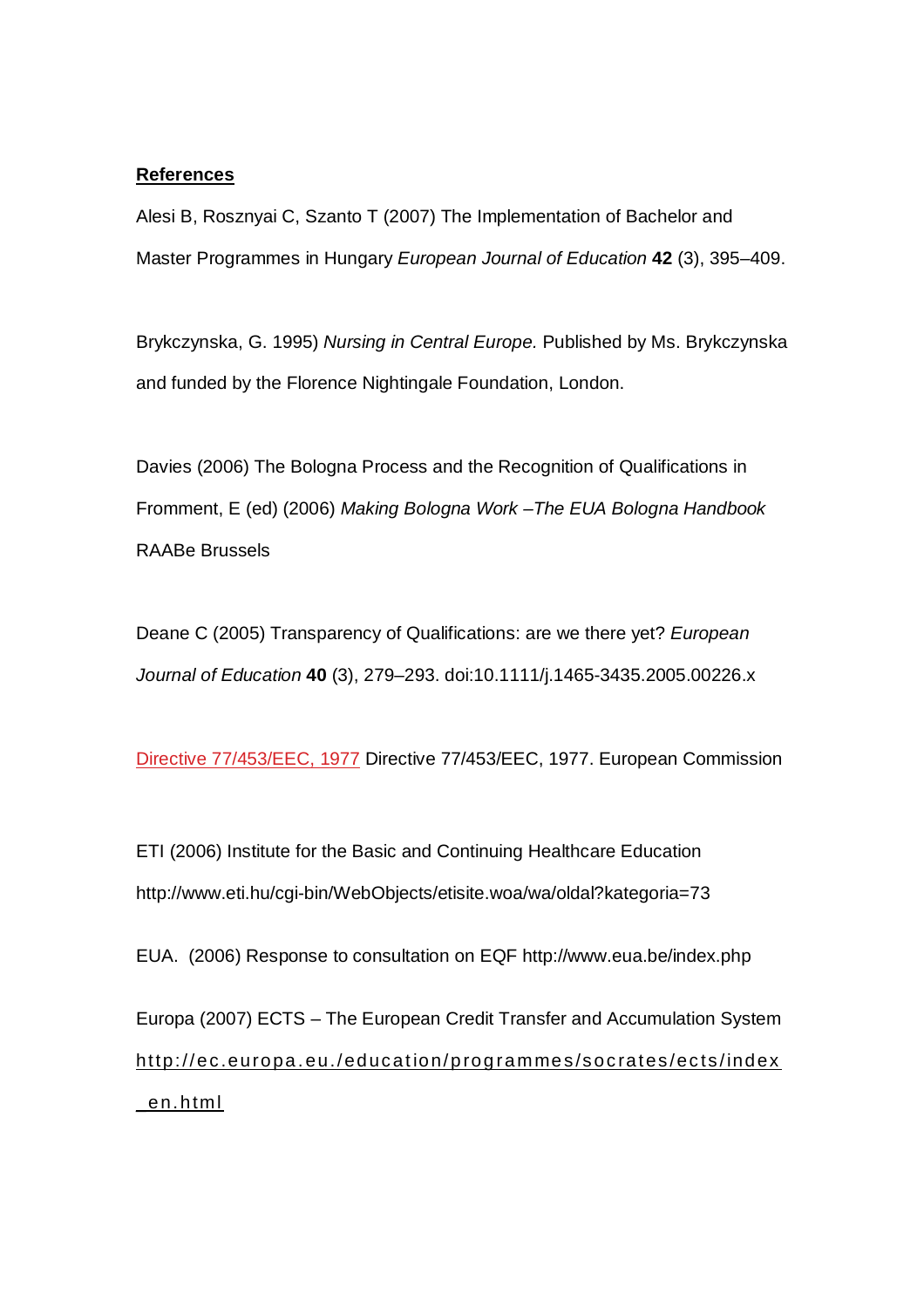Europa (2007a) The European Qualifications Framework

http://ec.europa.eu/education/policies/educ/eqf/index\_en.html

Europa (2007b) The Bologna Process – Towards the European Higher Education Area

http://ec.europa.eu/education/policies/educ/bologna/bologna\_e n.html

European Commission (2003) *Peer Review Evaluation Mission on Professional Recognition Nurses in Hungary Final Report.* Technical Assistance Information Exchange Office in co-operation with DG Market & DG Enlargement, Brussels.

European Commission (2003*) Comprehensive Monitoring Report on Hungary's Preparation for Membership.* European Commission, Brussels.

European Commission (2002) *Recognition of professional qualifications: Commission proposes to simplify EU rules*. http://europa.eu.int/comm/internal\_market/en/qualifications/02-393.htm

European Commission (2001) *Professional qualifications: Commission welcomes adoption of simplification Directive*  .http://europa.eu.int/comm/internal\_market/en/qualifications/diplomaslim.htm.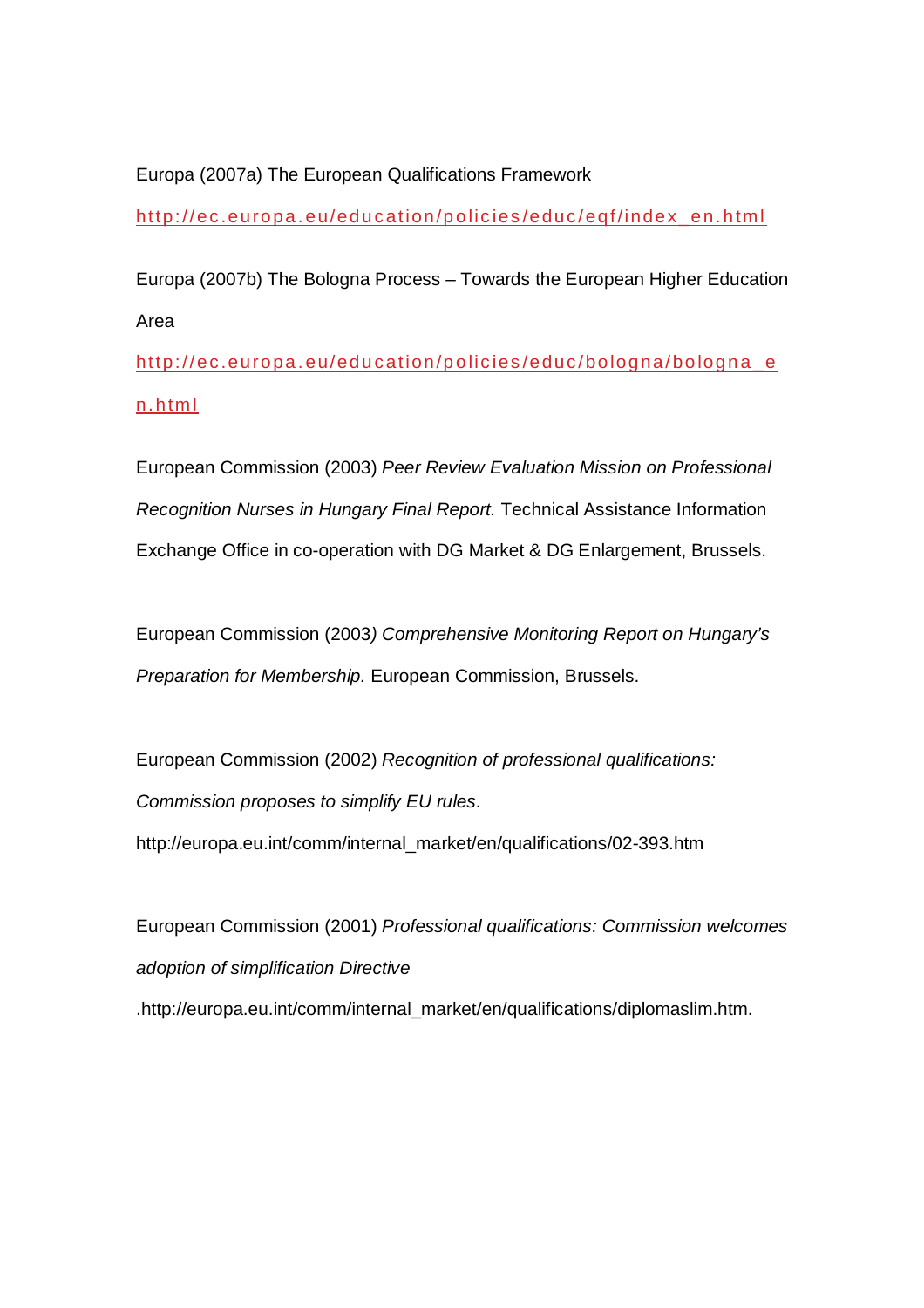Fragoulis H, Masson R, Klenha V (2004) Improving Opportunities for Adult Learning in the Acceding and Candidate Countries of Central and Eastern Europe European Journal of Education **39** (1), 9–30.

Hok, M. (1994) Permanent continuing education of nurses in Hungary *The Journal of Continuing Education in Nursing,* **25** 2, 57-58.

Keighley T (2004), Political leadership in Europe—an assessment of the impact of the 2004 Accession round on nursing in Europe, *Journal of Nursing Management* **12** (2004), pp. 279–285.

Keighley T (2006) Nursing and the EU Accession Process *International Nursing Review* **53** (2), 81–82.

Lisbon European Council, 2000 Lisbon European Council, 2000. Lisbon Strategy, www.europa.eu.int/comm/lisbon\_strategy/index\_en.html.

Oláh A, Betlehem J, Kriszbacher I, Boncz I, Bódis J (2007) In response to T. Defloor, A. Van Hecke, S. Verhaeghe, M. Gobert, E. Darras & M. Grypdonck (2006) The clinical nursing competences and their complexity in Belgian general hospitals. *Journal of Advanced Nursing* **56** (6), 669-678. Journal of Advanced Nursing 58 (3), 301–302.